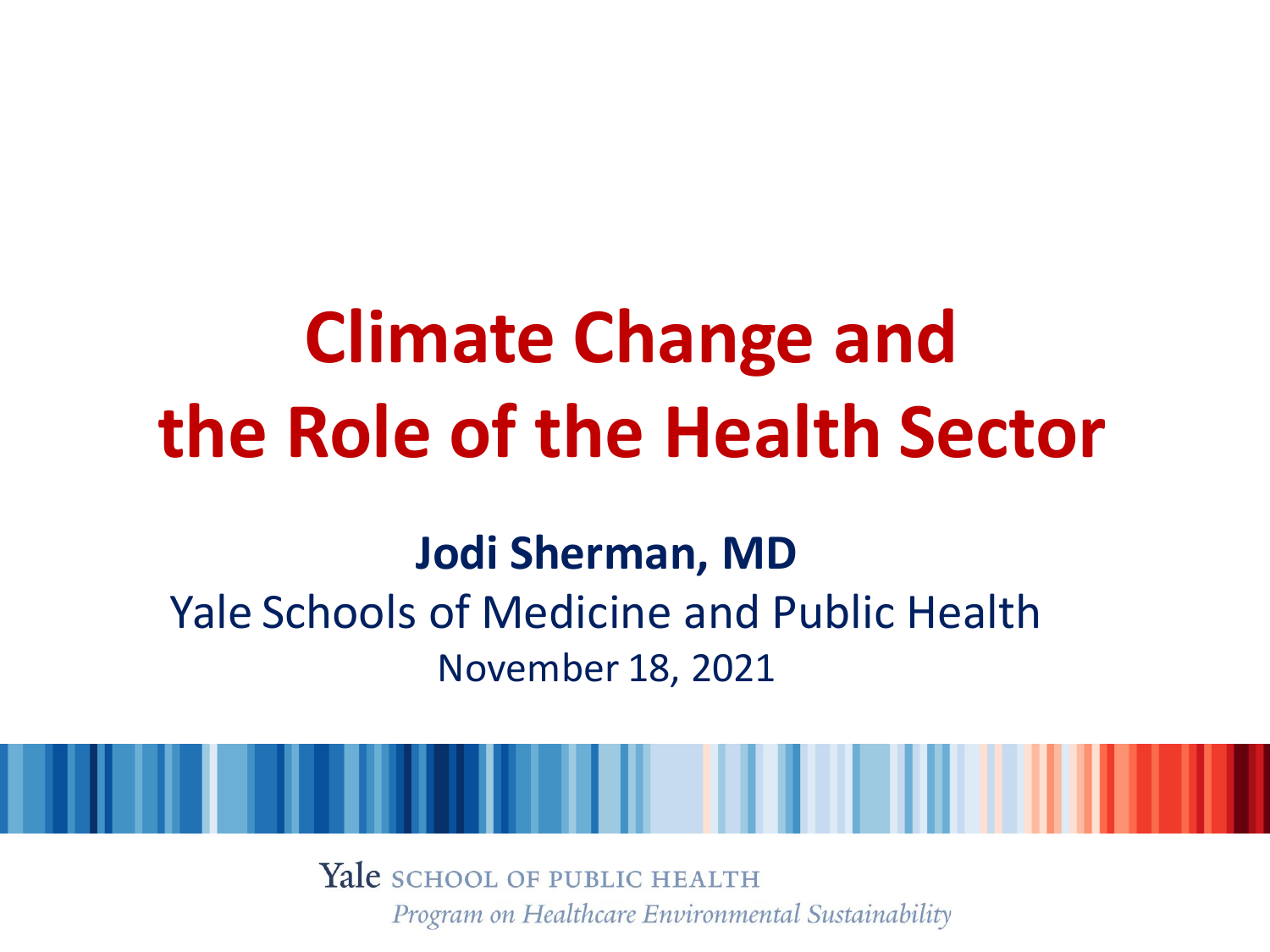## Health care resource consumption

- Hospitals run 24/7, high tech diagnostic and therapeutic equipment, high energy intensity buildings
- Health care has unique infection risks/prevention requirements
- Regulatory complexity and business models driving lowvalue consumption of resources
- Culture of excess, and disposability normalized
- Social mission to individual patients, but what about public health?

#### Yale SCHOOL OF PUBLIC HEALTH

Program on Healthcare Environmental Sustainability



da Vinci surgical device being used to remove a patient's prostate gland. Aberration Films Ltd./Science



Conducting a waste audit at Magee Women's Hospital of UPMC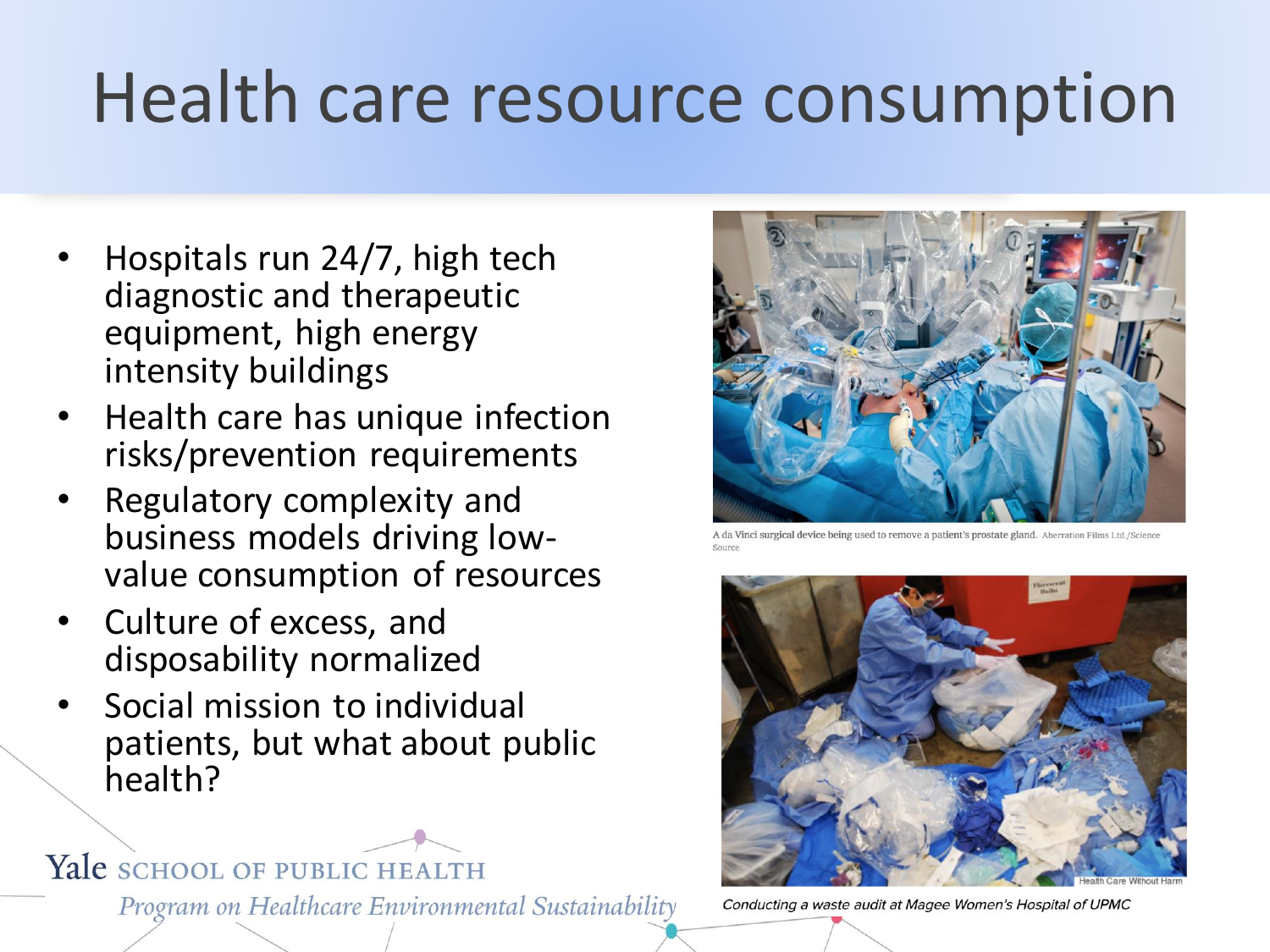#### Globally, health care emits 4.9% of total global GHG emissions in 2018 (and is rising)

- Health care is 10% of global economy
- Globally, health care emits 4.9%
- US health care has highest per-capita GHG emissions of any nation
- Ireland health care about 900 kg CO2e per capita



Yale school of public health Program on Healthcare Environmental Sustainability

Watts, Lancet Countdown 2019 Eckelman, Dubrow, Sherman, et al, Health Affairs 2020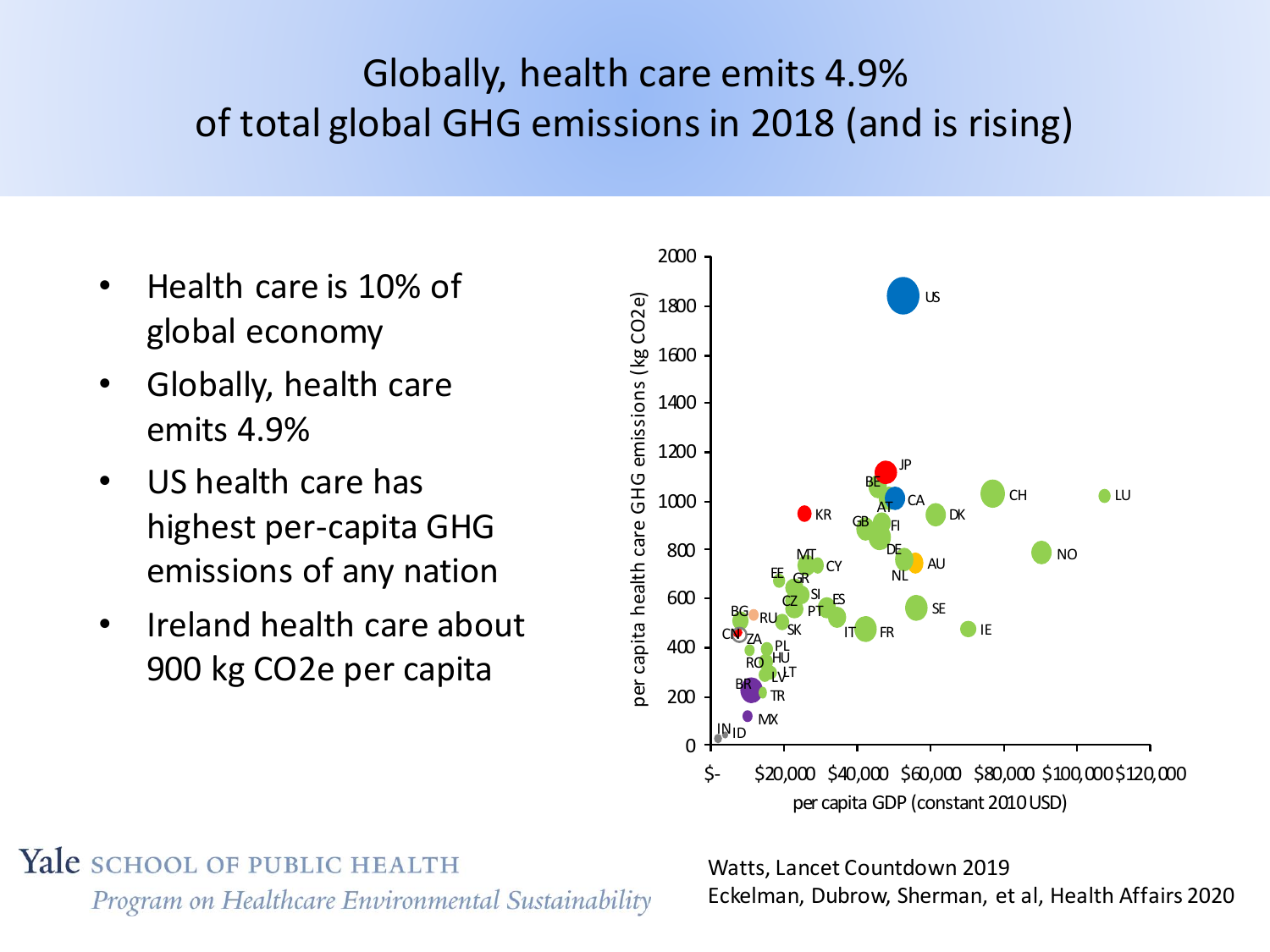### Health care access and quality and health care GHG emissions

- Ireland health care about 900 kg CO2e per capita
- After about 450 kg CO2e per capita health care emissions, no improvements in access and quality
- 1/4 of health care services are deemed inappropriate, low-value



 $(kqCO<sub>2</sub>e per person)$ 

Yale SCHOOL OF PUBLIC HEALTH Program on Healthcare Environmental Sustainability Watts, et al., Lancet Countdown 2019 Eckelman, et al., Health Affairs 2020 Berwick and Hackbarth, JAMA 2012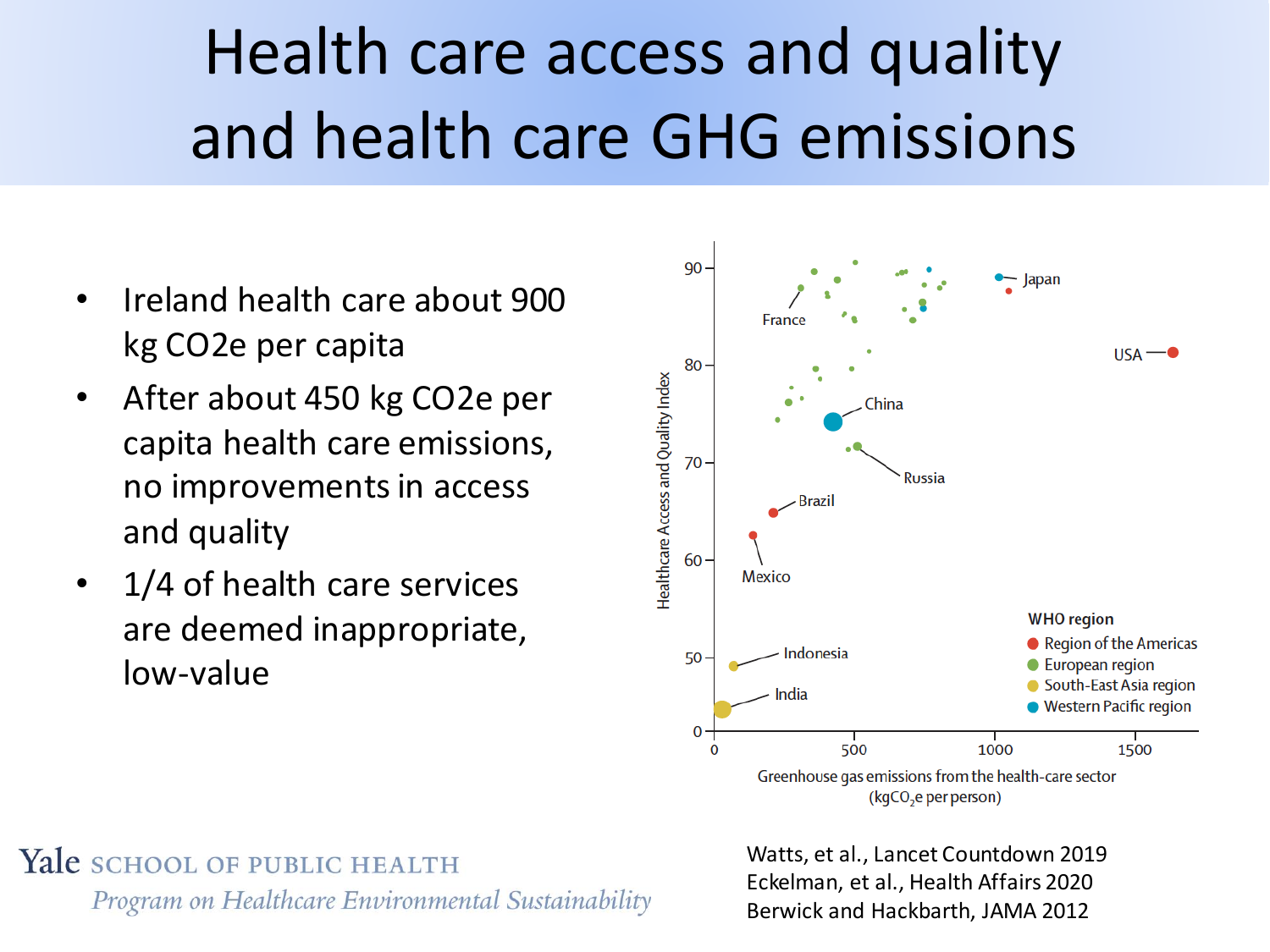### Health Care's Carbon Footprint



- Greenhouse Gas Inventory Protocol
- Includes direct (on-site) and indirect emissions from supply chains and travel

UK NHS Net Zero report, 2020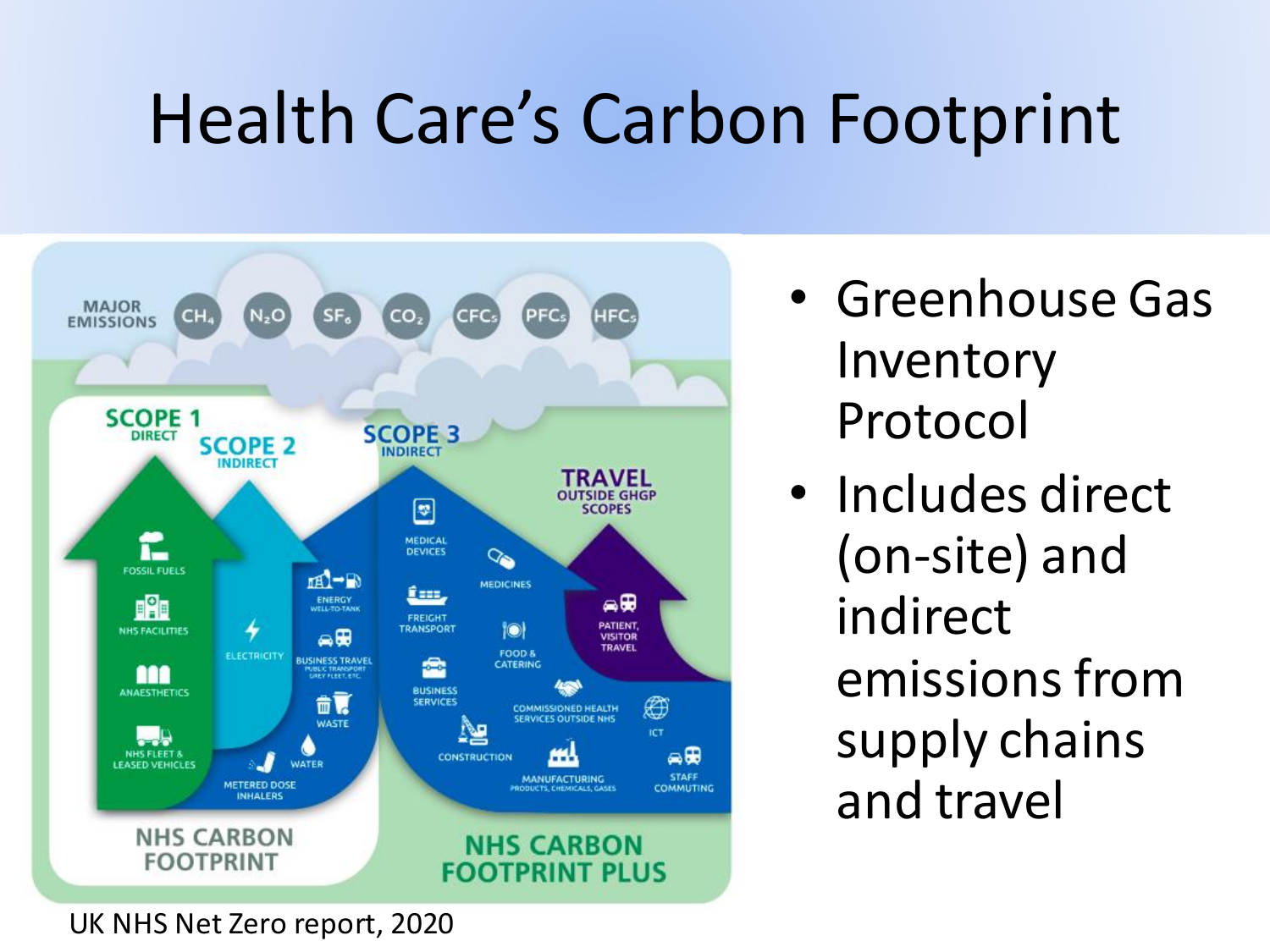#### Health Care GHG Emissions Contributions



Figure 4: Contribution of different sectors to the greenhouse gas emissions of the NHS England, 2019 Data available in appendix 1 (p 39). MDI=metered dose inhaler. NHS=National Health Service

- 2/3rds from supply chain
	- Pharmaceuticals and chemicals
	- Medical devices and supplies
	- Food
- Clinicians, health care administrators, and regulators control consumption (demand and appropriate use)
- Manufacturers and regulators control embodied emissions, what goes to marketplace

#### Yale SCHOOL OF PUBLIC HEALTH

Program on Healthcare Environmental Sustainability

Tennison *et al*., *LPH* 2021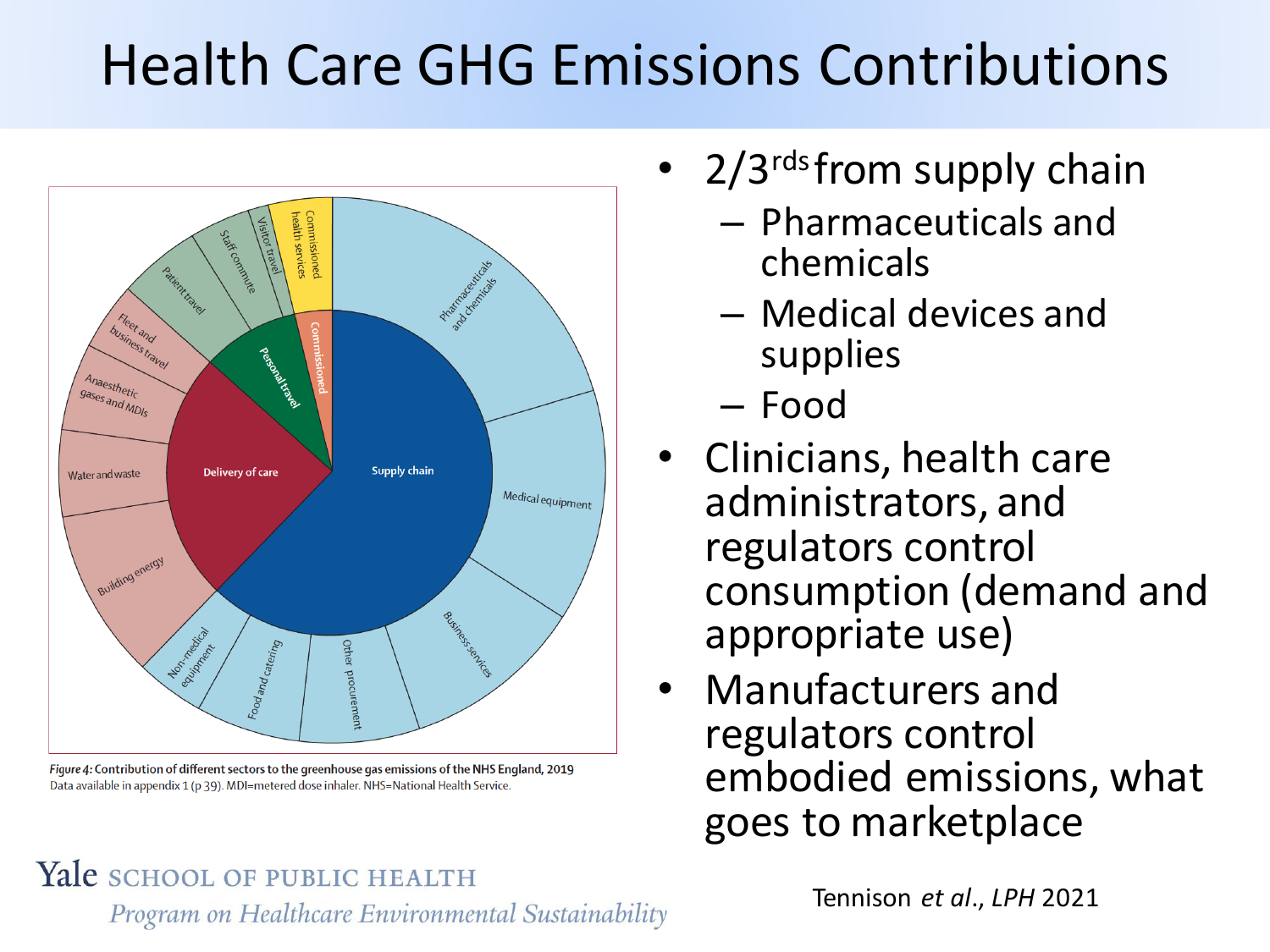## Relative GHG and non-GHG emissions by National Health Expenditures



Fig 2. Environmental/health impacts of U.S. health care activities. Depicted by TRACI impact category (left vertical axis) and disaggregated by expenditure categories (colors, horizontal axis). Sector totals listed for each impact category (right vertical axis).  $Mt =$  Million metric tons, Prof. = Professional, Govt. = Government, Invstmt. = Investment.

Yale SCHOOL OF PUBLIC HEALTH Program on Healthcare Environmental Sustainability

Eckelman, Sherman, *PLoS ONE* 2016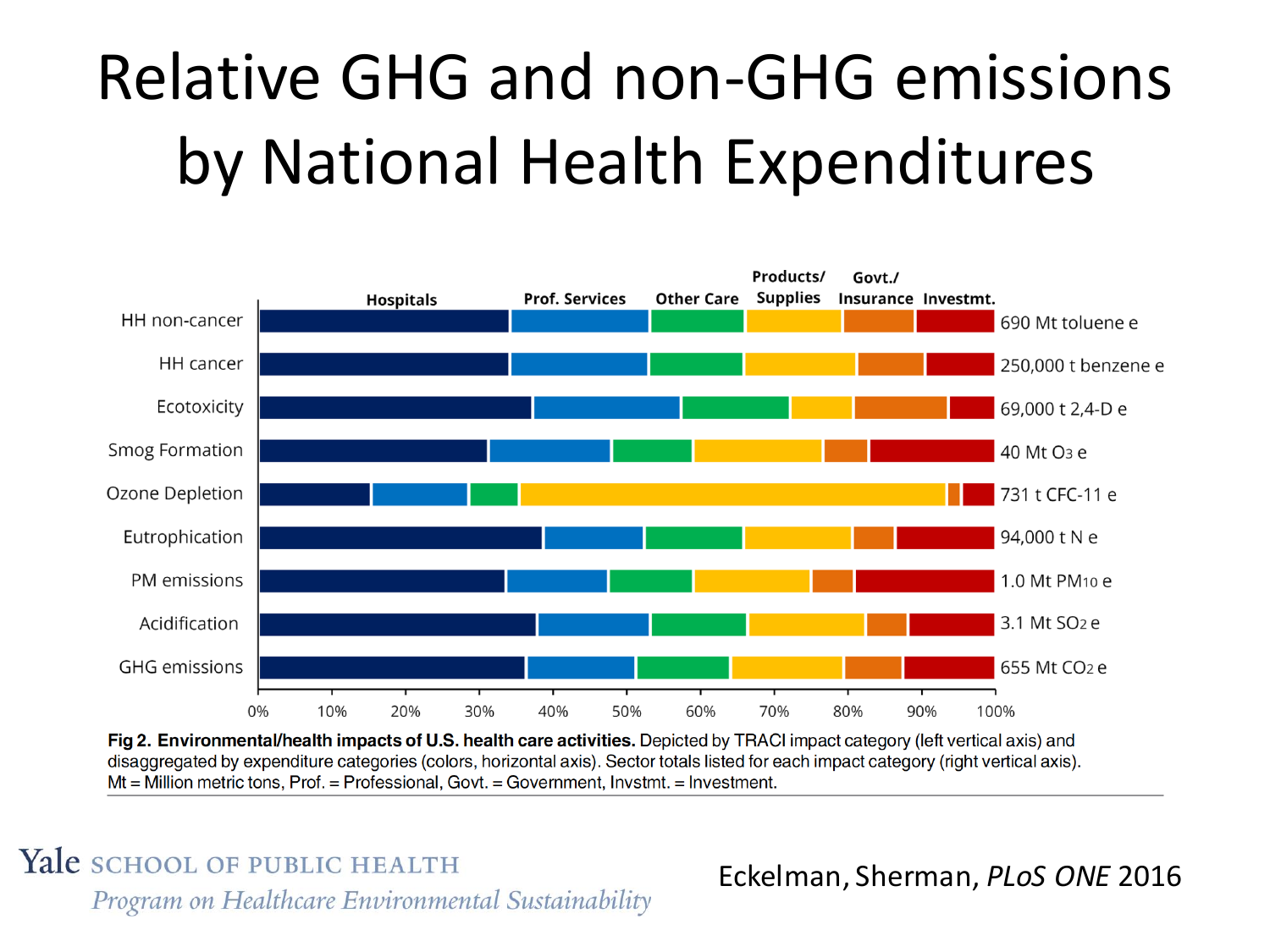### US Health care pollution disease burden

- public health damages from US health sector pollution, 388,000 DALYs (especially from particulate matter)
- Similar in magnitude as the 44,000-98,000 deaths due to medical errors, IOM 2000
- **Pollution prevention the new patient safety movement**



Yale school of public health Program on Healthcare Environmental Sustainability

Eckelman *et al*., *Health Affairs* 39, No. 12 2020 Eckelman, Sherman**,** *Am. J. Public Health* 2017 Eckelman, Sherman, *PLoS ONE* 2016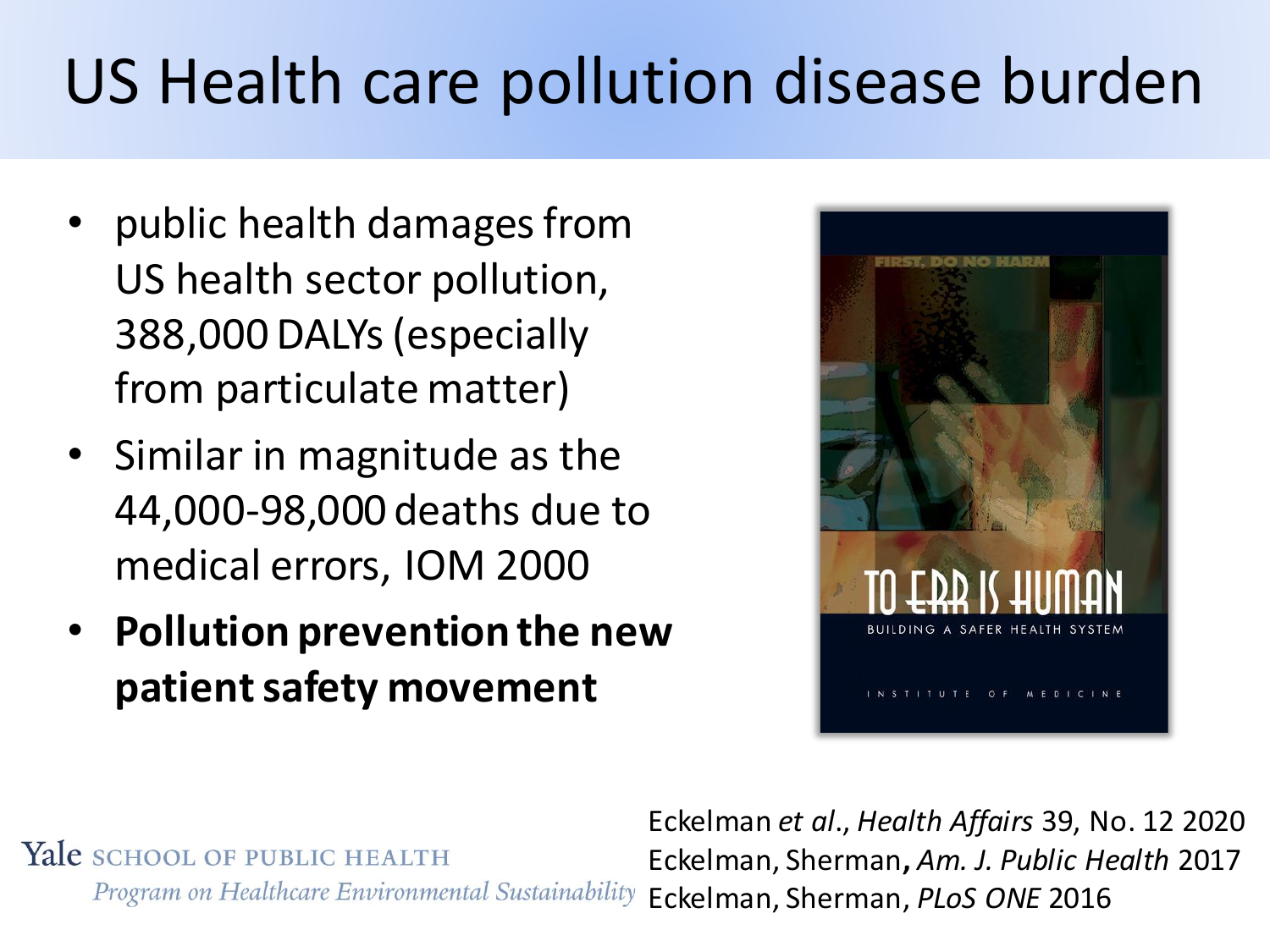What is best practice for both patients and public health?